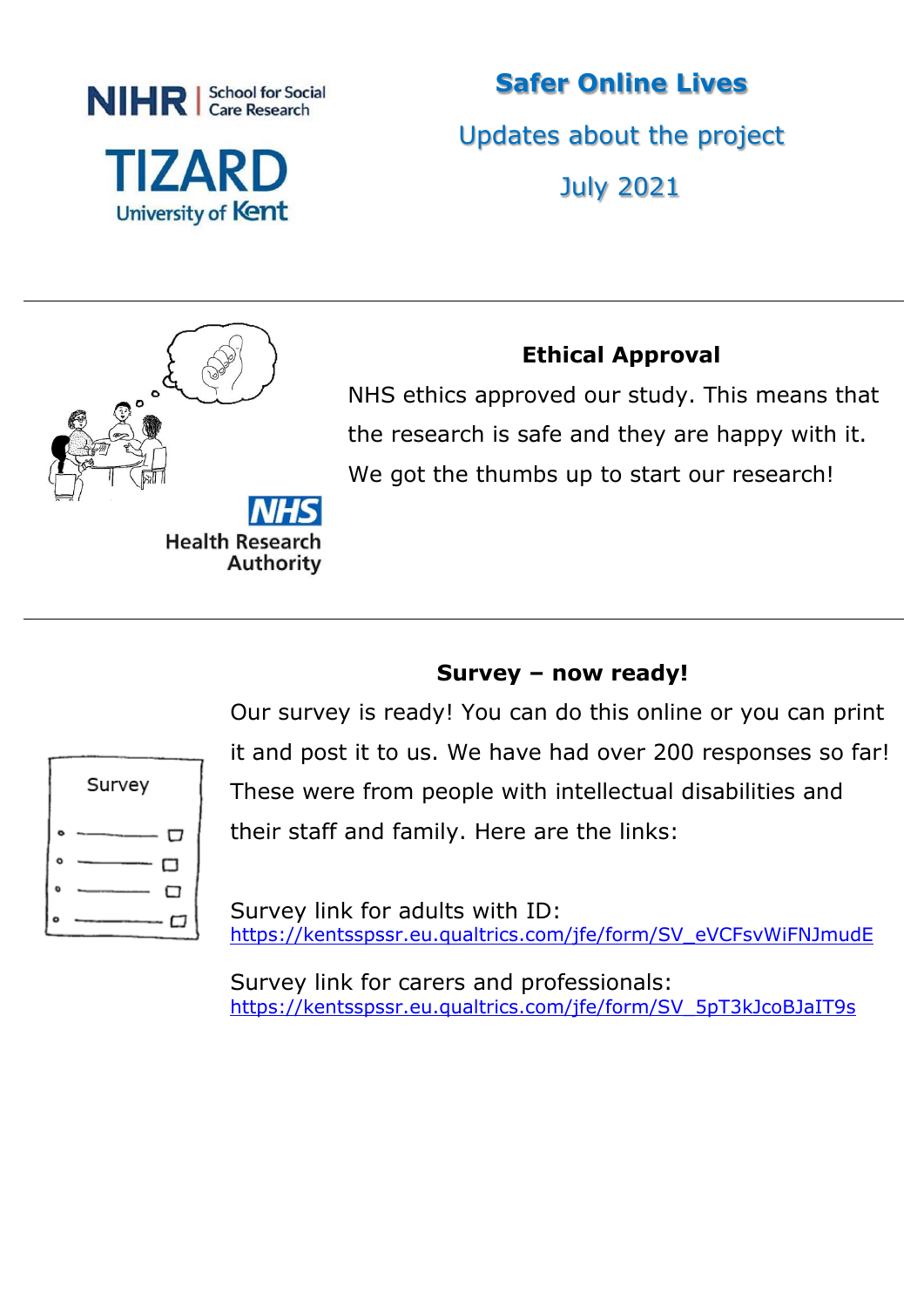

**Safer Online Lives Website** We now have a website. We hope you like it! This is the link: [https://research.kent.ac.uk/tizard/safer](https://research.kent.ac.uk/tizard/safer-online-lives)[online-lives](https://research.kent.ac.uk/tizard/safer-online-lives)

#### **Twitter**

We also started a Twitter, where we share updates about the research. We are @IDSaferonline, follow us!



We are doing some shout-outs to people who have helped us with the research, like RAG! If you want to get involved with this, email Jessie or Vivi. Jessie - [j.newsome@kent.ac.uk](mailto:j.newsome@kent.ac.uk)

Vivi – [p.triantafyllopoulou@kent.ac.uk](mailto:p.triantafyllopoulou@kent.ac.uk)



Ciara's Pink Sparkle Ciara Lawrence

#### **Podcast**

Vivi did a podcast with Ciara Lawrence. Ciara has a learning disability. Vivi talked to her about our research. Her podcast is called "Ciara's Pink Sparkle Podcast" and you can listen to it on Spotify.